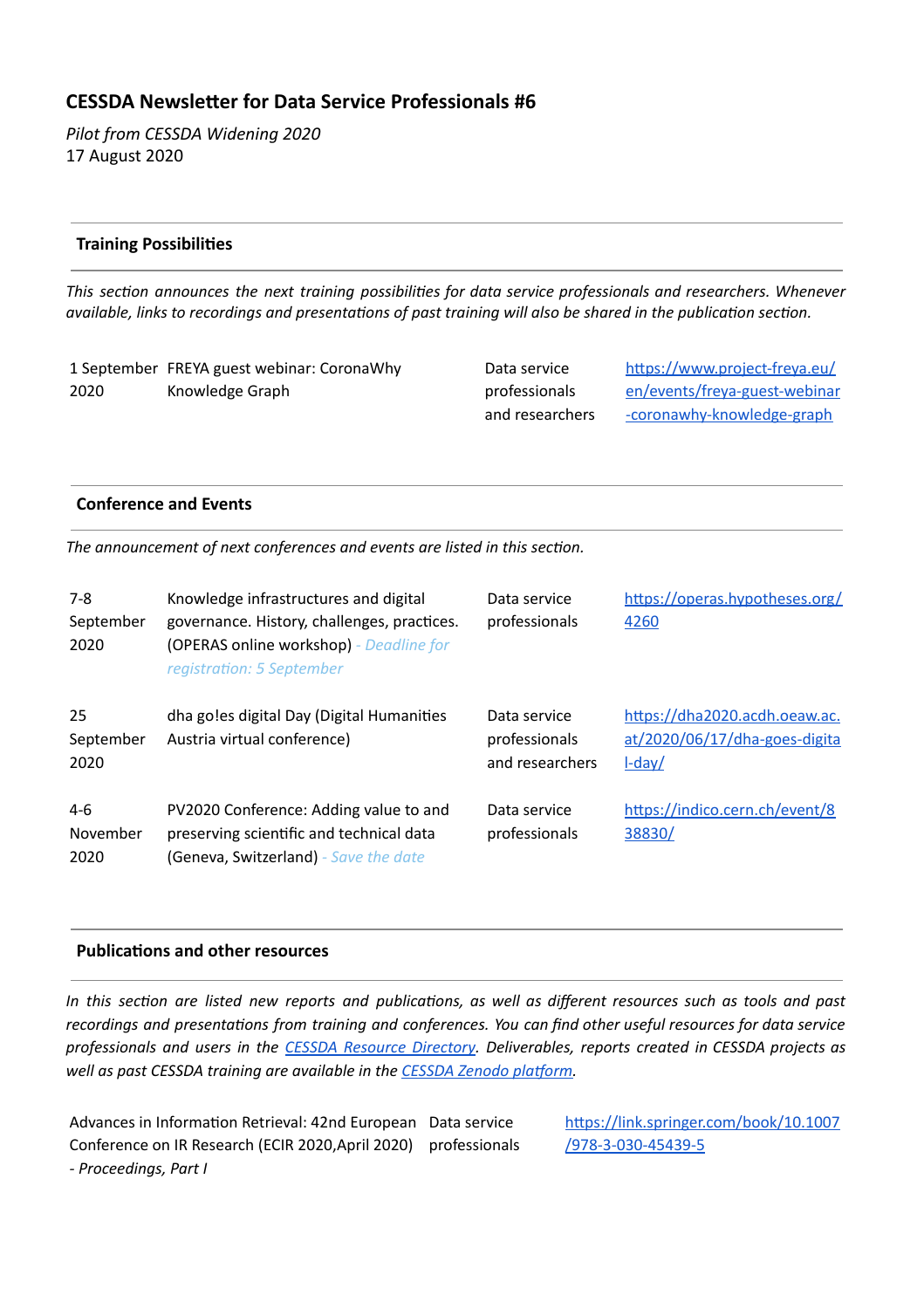| Advances in Information Retrieval: 42nd European<br>Conference on IR Research (ECIR 2020, April 2020)<br>- Proceedings, Part II                                                                 | Data service<br>professionals | https://link.springer.com/book/10.1007<br><u>/978-3-030-45442-5</u>                                       |
|-------------------------------------------------------------------------------------------------------------------------------------------------------------------------------------------------|-------------------------------|-----------------------------------------------------------------------------------------------------------|
| Archiving Qualitative Online Source: Obstacles,<br>Strategies, and Lessons (IASSIST 2019 conference)<br>- Slides                                                                                | Data service<br>professionals | http://doi.org/10.5281/zenodo.361267<br>$\overline{9}$                                                    |
| Built to last! Embedding open science principles<br>and practice into European universities - Article                                                                                           | Data service<br>professionals | http://doi.org/10.1629/uksg.501                                                                           |
| <b>CLARIN Hands-on Tutorial on Transcribing</b><br>Interview Data (SSHOC webinar 2 March 2020) -<br>Slides and recording                                                                        | Researchers                   | https://www.sshopencloud.eu/news/ss<br>hoc-webinar-clarin-hands-tutorial-trans<br>cribing-interview-data  |
| Data Citation Synthesis Group: Joint Declaration of DSP and<br>Data Citation Principles (FORCE11)                                                                                               | researchers                   | https://doi.org/10.25490/a97f-egyk                                                                        |
| FAIRness Literacy: The Achilles' Heel of Applying<br>FAIR Principles - Article                                                                                                                  | DSP and<br>researchers        | http://doi.org/10.5334/dsj-2020-032                                                                       |
| FREYA Knowledge Hub: the Persistent Identifier<br>(PID) Platform is designed to help people<br>understand what persistent identifiers are, why<br>they exist, and how to use them for research. | DSP and<br>researchers        | https://www.project-freya.eu/en/resou<br>rces/knowledge-hub                                               |
| For example, check out the Power of PID<br>video $\rightarrow$                                                                                                                                  |                               | https://www.pidforum.org/t/the-power<br>-of-pids-video/1063                                               |
| Find out all FREYA's publications and recordings of DSP and<br>past webinars.                                                                                                                   | researchers                   | https://www.project-freya.eu/en/resou<br>rces/project-output                                              |
| Latest webinar was on PID Services<br>Registry $\rightarrow$                                                                                                                                    |                               | https://www.youtube.com/watch?v=M<br>TM8d0YbfnY&list=PL1qeJ1JuHlxAzrEntj<br>1cNhqx-7P9wT2-5&index=2&t=13s |
| QAMyData: UKDS open source tool to check<br>survey and numeric data                                                                                                                             | DSP and<br>researchers        | https://www.ukdataservice.ac.uk/about<br>-us/our-rd/gamydata.aspx                                         |
| Recommendations for Services in a FAIR Data<br>Ecosystem - Article                                                                                                                              | Data service<br>professionals | https://doi.org/10.1016/j.patter.2020.1<br>00058                                                          |
| SSH Open Marketplace - explained the easy way -<br>Video                                                                                                                                        | Researchers                   | https://www.youtube.com/watch?v=4t<br>yZ4vhrM9s#action=share                                              |